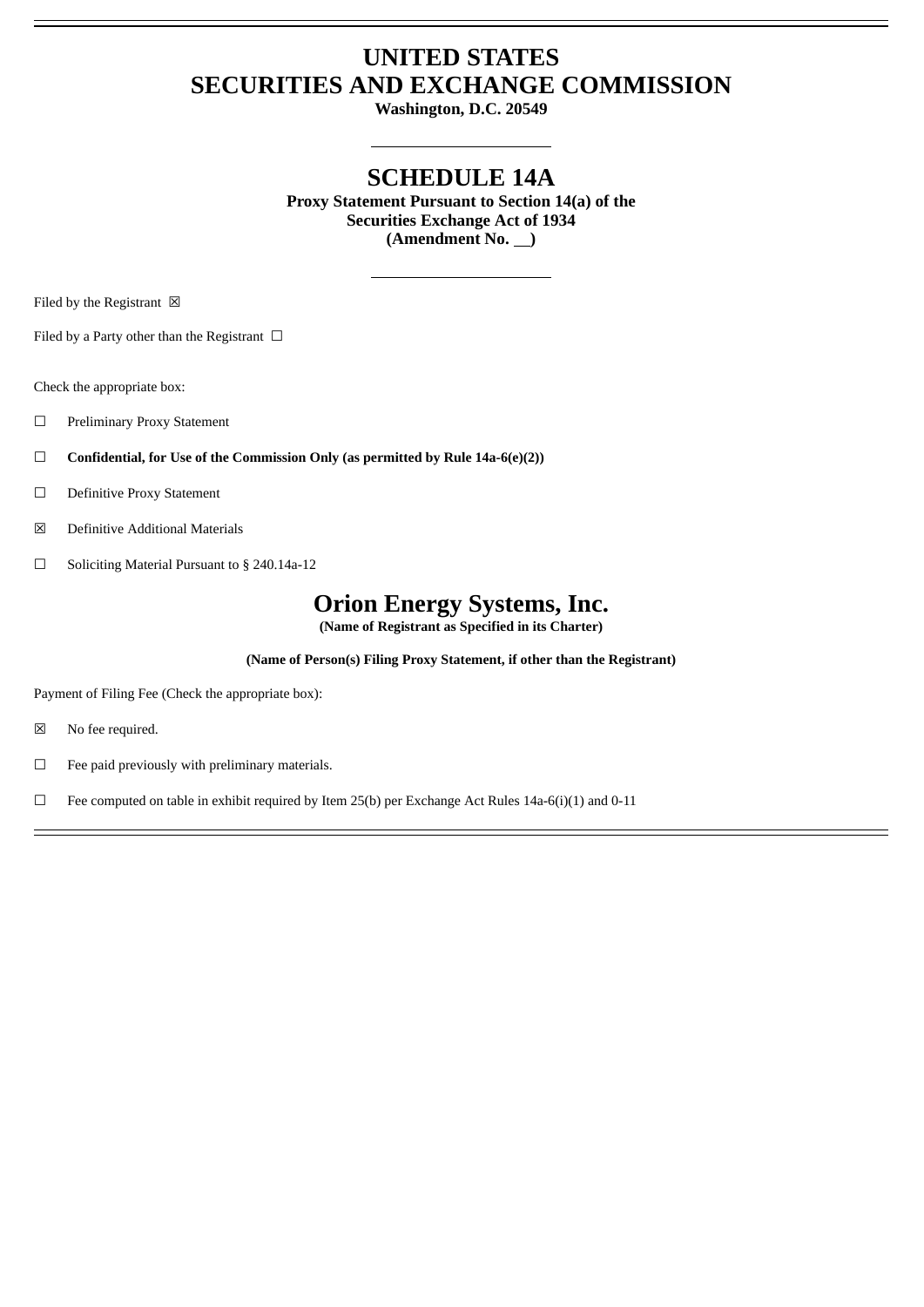

#### **ORION ENERGY SYSTEMS, INC.**

2022 Annual Meeting Vote by August 3, 2022 11:59 PM ET



D87913-P75740

#### You invested in ORION ENERGY SYSTEMS, INC. and it's time to vote!

You have the right to vote on proposals being presented at the Annual Meeting. This is an important notice regarding the availability of proxy material for the shareholder meeting to be held on August 4, 2022.

#### Get informed before you vote

Orlon

ORON ENERGY SYSTEMS, INC<br>2210 WOODLAND DRIVE<br>MANITOWOC, WI 54220

View the Notice and Proxy Statement and Annual Report on Form 10-K online OR you can receive a free paper or email copy of the material(s) by requesting prior to July 21, 2022. If you would like to request a copy of the material(s) for this and/or future shareholder meetings, you may (1) visit www.ProxyVote.com, (2) call 1-800-579-1639 or (3) send an email to sendmaterial@proxyvote.com. If sending an email, please include your control number (indicated below) in the subject line. Unless requested, you will not otherwise receive a paper or email copy.

| R                                                                                                  | Control #     | For complete information and to vote, visit www.ProxyVote.com                                                |
|----------------------------------------------------------------------------------------------------|---------------|--------------------------------------------------------------------------------------------------------------|
| <b>Smartphone users</b><br>Point your camera here and<br>vote without entering a<br>control number | Virtually at: | Vote Virtually at the Meeting*<br>August 4, 2022<br>1:00 PM CT<br>www.virtualshareholdermeeting.com/OESX2022 |

\*Please check the meeting materials for any special requirements for meeting attendance.

 $V1.1$